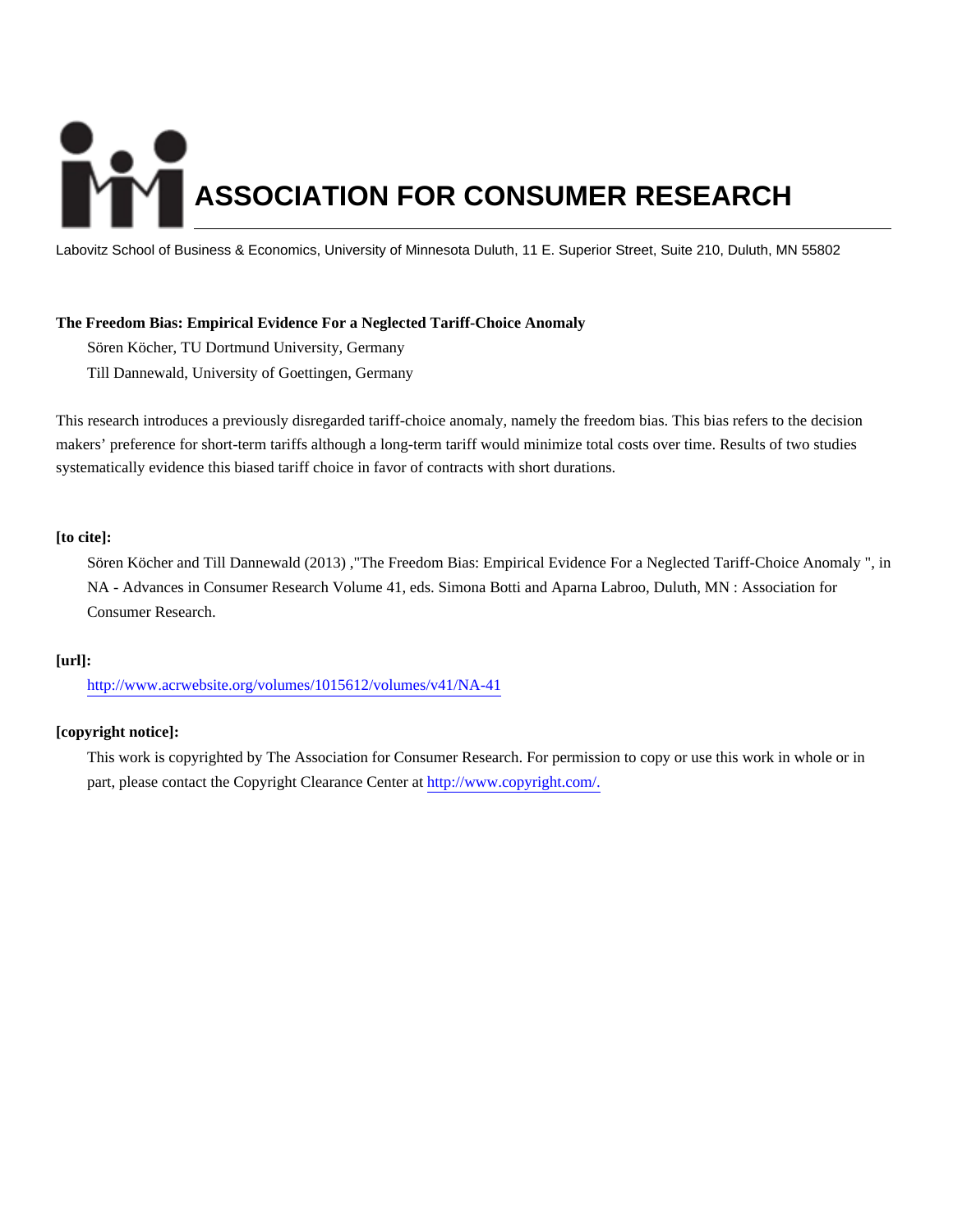# The Freedom Bias: Empirical Evidence for a Neglected Tariff-Choice Anomaly

Sören Köcher, TU Dortmund University, Germany Till Dannewald, University of Goettingen, Germany

#### **EXTENDED ABSTRACT**

Due to an increasing convergence in quality, providers of electronic services (e.g., telecommunication and internet services) are relatively limited in their possibilities to differentiate from each other. Therefore, competition in these branches is mainly influenced by the providers' pricing policy in terms of tariff structures. Traditionally, the offered tariffs differ with regard to the specifications of monthly fixed fee, variable usage price per unit, and included monthly volume. However, during the last years, providers have increasingly offered menus of tariff options with varying contract durations. As these tariffs usually provide discounts depending on the length of commitment, individuals – when tempting to maximize consumer surplus – have not only to account for their monthly usage but also for the expected usage period to minimize their total costs and make a rational tariff choice. Nevertheless, research on tariff-choice anomalies indicates that people often fail to correctly estimate their usage patterns with the result of a less than optimal choice (e.g., Kling and Van der Ploeg 1990; Lambrecht and Skiera 2006; Train, McFadden, and Ben-Akiva 1987). Despite the wide range of findings regarding existence, causes, and consequences of biased choices in favor of flat-rate or pay-per-use tariffs, research on possible additional tariffchoice biases lacks. Thus, the purpose of this research is to introduce a novel bias in the tariff choice context, namely the freedom bias, which is observable if people prefer a short-term contract although they would be better off choosing a long-term agreement.

Several theoretical explanations exist for why individuals might choose short-term contracts over long-term commitments. First, the prospect theory's value function (Kahneman and Tversky 1979) implies that segregation of multiple gains results in a higher perceived value than integration, whereas multiple losses loom larger in case of segregation than in case of integration (Thaler 1985). Transferring these principles to the tariff structure context, we assume that the losses of a short-term contract in terms of monthly costs are characterized by a higher amount per month over a shorter period, and consequently follow the idea of integration, whereas the costs of a longterm contract that are characterized by a lower amount per month over a longer period approach the segregation concept. As segregation of multiple losses result in higher perceived costs than integration, the choice of a short-term tariff over a long-term tariff should become more likely. Second, regret theory (Bell 1982; Loomes and Sugden 1982) assumes not only that decision makers regret a bad choice in hindsight, but also that the possibility of regret can be anticipated in the decision making process (e.g., Zeelenberg 1999). As regret is determined by reversibility of decisions (Zeelenberg et al. 1996), it should be less likely to occur with a short-term agreement as compared to long-term contracts, as customers can alter or end contracts sooner. Third, contract length represents switching costs in terms of legal barriers (Burnham, Frels, and Mahajan 2003). Previous research highlights that it is often difficult to anticipate future consequences (e.g., satisfaction) of present decisions (Kahneman and Snell 1992; March 1978). The choice of a short-term contract curtails these switching costs, as individuals can switch sooner with a short-term contract than with a long-term contract. This might be an additional reason for a preferable short commitment.

Two experimental studies systematically verify the existence of the proposed freedom bias. Specifically, experiment 1 ( $N = 163$ ) examines the necessary condition for the proposed bias that different contract durations provide different levels of utility by means of a choice-based conjoint analysis analyzing respondents' preferences for mobile phone tariffs. Participants were asked to imagine that their current contract with their service provider had expired and, thus, they had to choose a new mobile phone tariff. Participants then were confronted with ten random choice sets. We varied the three typical attributes of monthly fixed fee (five levels), variable usage price per minute/text message (four levels), and contract duration (five levels) for stimuli construction. We used the multinomial logit model for the estimation of respondents' tariff preferences (McFadden 1974) and estimated part-worth utilities of tariff characteristics at the individual level using a Hierarchical Bayes procedure (Moore 2004; Lenk et al. 1996). The results of the coefficient estimation appear in table 1. This study's findings indicate that the part-worth utilities of all contract durations significantly differ providing a first evidence of the possible existence of the freedom bias.

**Table 1: Estimated Part-Worth Utilities** 

|                                               | Mean<br>part-worth<br>utilities | <b>Differences</b><br>in part-<br>worth<br>utilities | Significance<br>of<br>differences |
|-----------------------------------------------|---------------------------------|------------------------------------------------------|-----------------------------------|
| Attributes and attribute<br>levels            | $\beta_i$                       | $\beta_i - \beta_{i+1}$                              | $t$ -value                        |
| Monthly fixed fee                             |                                 |                                                      |                                   |
| 1. $€5.00$                                    | 4.65                            |                                                      |                                   |
| 2. €7.50                                      | 2.00                            | 2.66                                                 | 18.45***                          |
| 3. $€10.00$                                   | .31                             | 1.68                                                 | 14.78***                          |
| 4. €12.50                                     | $-2.59$                         | 2.90                                                 | $25.98***$                        |
| 5. $£15.00$                                   | $-4.37$                         | 1.79                                                 | 22.37***                          |
| Variable usage price per<br>unit              |                                 |                                                      |                                   |
| 1. $5$ cents                                  | 2.66                            |                                                      |                                   |
| $2.10$ cents                                  | 1.03                            | 1.64                                                 | 13.52***                          |
| 3. 15 cents                                   | $-1.06$                         | 2.08                                                 | 16,95***                          |
| 4. 20 cents                                   | $-2.63$                         | 1.58                                                 | $15.79***$                        |
| Contract duration                             |                                 |                                                      |                                   |
| 1. Monthly callable                           | 2.48                            |                                                      |                                   |
| 2. After 6 months<br>callable                 | 1.30                            | 1.18                                                 | $9.25***$                         |
| After 12 months<br>3 <sub>1</sub><br>callable | $-0.08$                         | 1.38                                                 | 18.40***                          |
| 4. After 18 months<br>callable                | $-1.30$                         | 1.23                                                 | 11.93***                          |
| After 24 months<br>5 <sub>1</sub><br>callable | $-2.40$                         | 1.09                                                 | 16.81***                          |
| Note: *** $p < .01$                           |                                 |                                                      |                                   |

Building on this result, experiment 2 ( $N = 106$ ) provides additional support for the existence of the proposed bias. This survey was designed as a 2 (total costs of the short-term tariff)  $\times$  4 (contract duration of the short-term tariff) study. The study scenarios asked participants to imagine that they planned to spend a semester abroad in 18 months. Participants then were told that their current mobile phone contract had expired and they had to choose a new tariff. Here